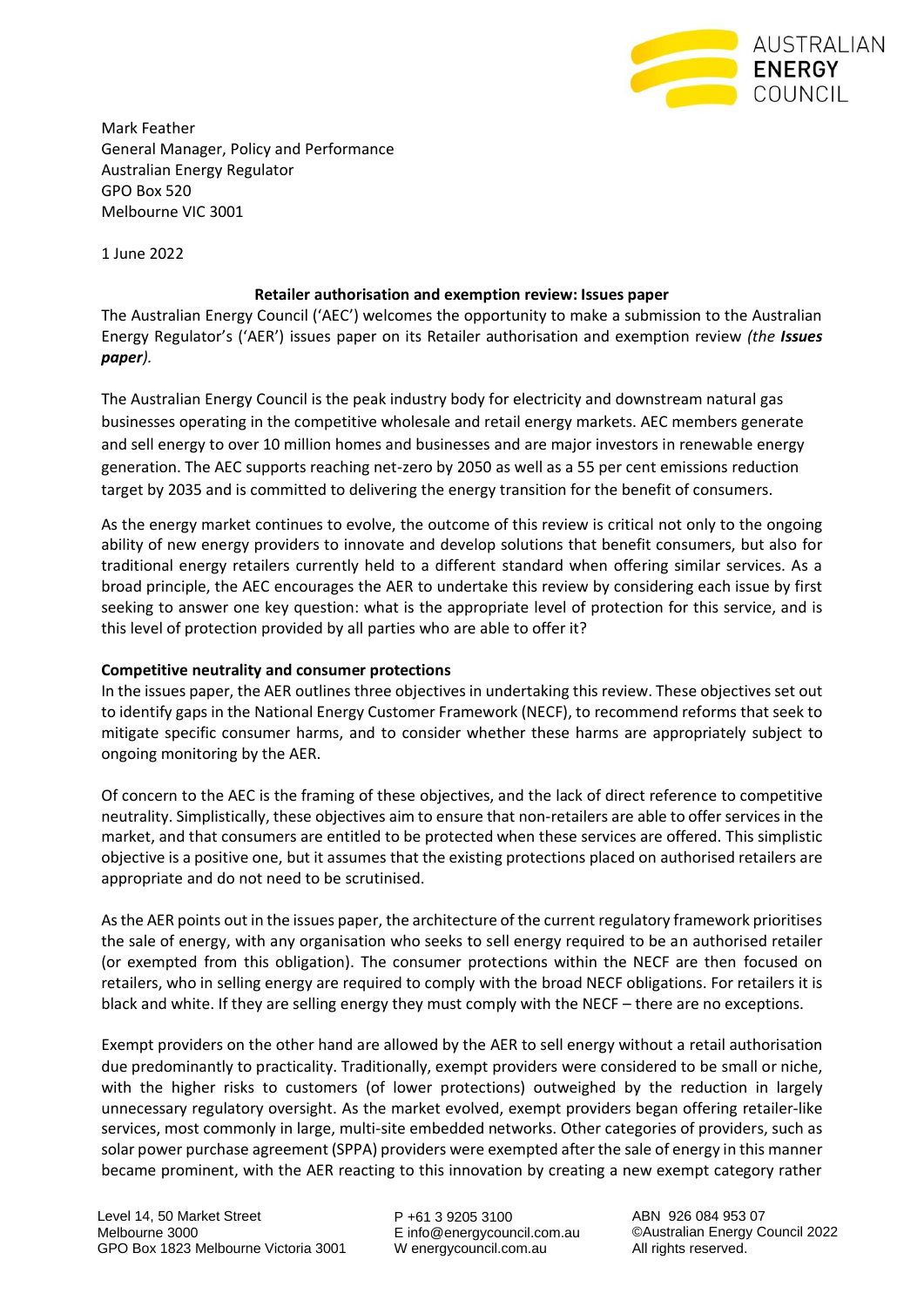

than requiring these providers to provide customers with the same level of protections that the retailers they were competing against had to provide. It seems a plausible outcome of this review that the AER develops other exemption categories for new energy products and services when the full suite of protections under the NECF might be impractical (or present as a barrier to the provision of that service).

This final point is illustrative of the AEC's concern in the framing of this review. While it could be reasonably argued that the sale of energy from an SPPA provider does not place the same risk on customers that might come from the sale of energy from the grid, if a retailer was to offer this service it would be considered the sale of energy by a retailer, and the full suite of NECF protections would apply. These circumstances result in two regulatory challenges for the AER – firstly, retailers cannot offer the same innovative services with a light touch regulatory regime that their competitors can, likely reducing innovation in the market and slowing its transition, and secondly, that it creates incentives for retailers to take steps to *avoid* being a retailer. In 2014 when a market for SPPA's quickly emerged, retailers took steps to create subsidiary entities to enable them to compete without the regulatory barriers of the NECF. This a useful example of unintended consequence and one that the AER should consider when undertaking this review.

In light of the above, the AEC considers that the current regulatory structure is no longer fit for purpose, and requires some amendment to enable it to continue to deliver positive outcomes for consumers in a transitioning energy market. While the AEC agrees with section 4.2.4 of the issues paper that highlights the need to consider the impost on traditional energy retailers who might incur a disproportionate regulatory burden, the AEC considers this statement should go further. In our view, the key issue isn't just the need to avoid developing a construct in which retailers are left to hold all regulatory protections while their customers take up offers with new energy service providers, but rather to create a construct that enables retailers to genuinely compete with new energy providers where it is in both theirs and their customers interests to do so.

The final point that the AEC considers relevant here is the breadth of the NECF protections retailers are currently subject to. If the protections in the NECF were solely about maintaining supply to an essential service, it is unlikely that the issue as to how to regulate new energy services would be material. The issue here arises due to the broad nature of the NECF protections and their application to any energy sold, irrespective of whether it is a small volume used for heating and cooking, or, whether it is a vast amount of energy used to run a swimming pool heater. Irrespective of use, retailers are required to provide protections which include supply, service quality, notification, consent, billing, hardship, dispute resolution and a vast array of other protections. It is this breadth that creates the need for the AER to now consider whether all of these protections are relevant to new energy sellers. In this sense, if the protections were more limited, or limited to a particular volume or use of energy, this issue might be easier to resolve.

### **Use cases and business models**

The AEC is comfortable with the approach of using use cases to identify the harms and risks of new energy services and products, but questions the framing of use-cases as business models given its potential to impact competitive neutrality. In practice, the AEC considers that only the use case is directly relevant to harm and risk. Who the provider of the service is, or under which business model they provide that service, does not seem relevant to the harms and risks that might come from it. The AEC agrees with the AER's framing of potential use-cases in Table 1, despite them being referred to as business models. These four examples are clear, and appear to be at a level of maturity that the risks and rewards might be reasonably able to be predicted. While more use cases might enable this review to be more futureproofed, on the other hand it would require more guesswork as to how a service might operate, and how it might interact with both the customer and the rest of the market.

P +61 3 9205 3100 E info@energycouncil.com.au W energycouncil.com.au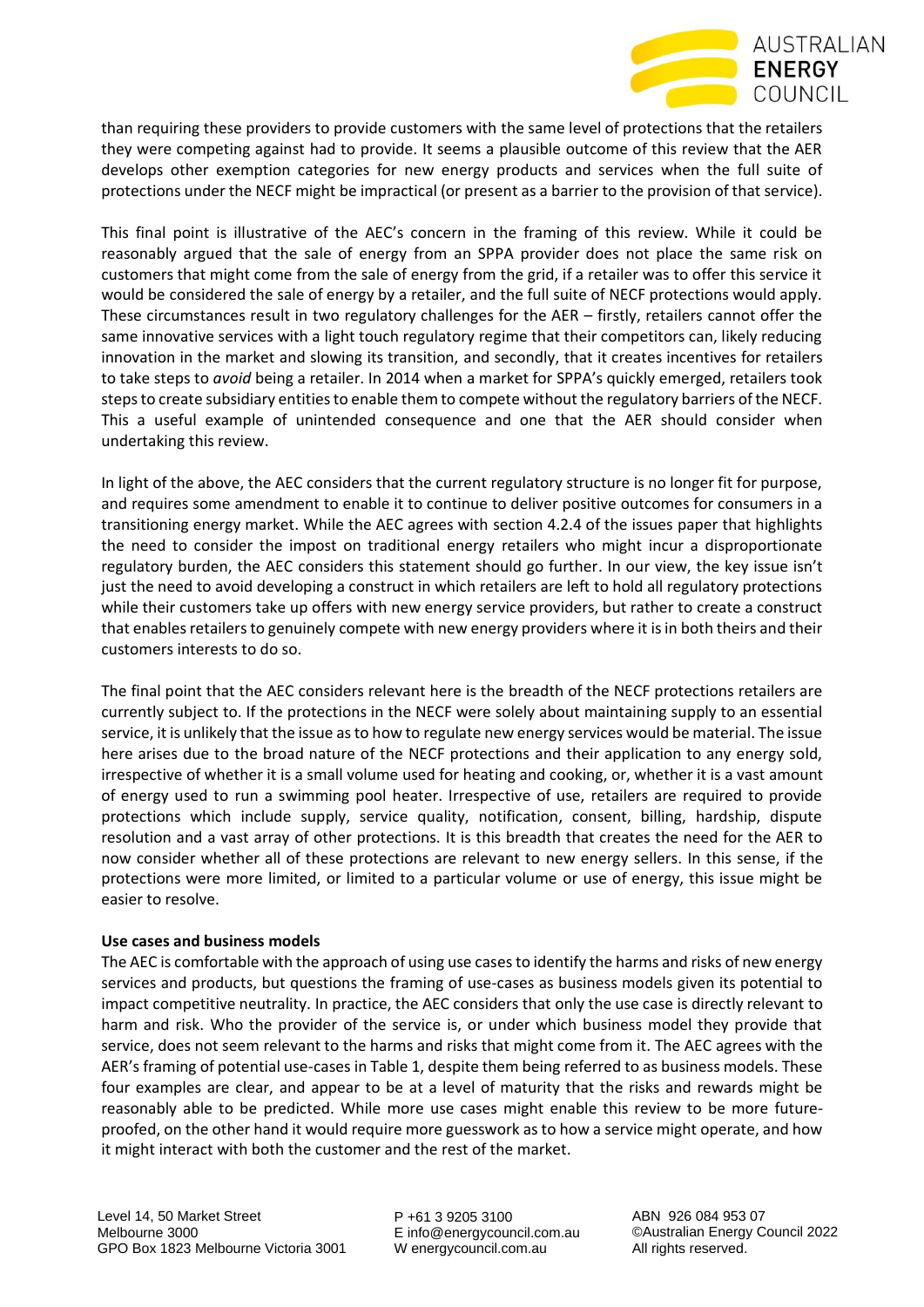

#### **Essentiality**

The characterisation of energy as essential is in effect the cornerstone of its regulatory framework. Energy is considered different to the provision of other services because of its essentiality – often illustrated by suggestions that customers have no ability to opt out of the supply of energy, with stakeholders broadly agreeing and that the asymmetry in power and sophistication between the customer and their retailer cannot be simply left to the broader consumer laws and contractual agreements. With that framing in mind, to date it has been assumed that *all* energy sold by an energy retailer to a customer is equally essential. This point is important.

In this consultation, the AER is seeking to identify whether energy sold by other parties (assumed in the issues paper to not be retailers) remains essential in a future energy market. Interestingly, it is the ability to opt out of the supply of energy from a retailer that has led to the need to ask this question, yet this ability to opt out is not presented in the paper as affecting the essentiality of energy sold by a retailer. This in itself is illustrative of the competitive neutrality challenges described above.

With that in mind, the AEC considers that rather than assessing whether energy provided under a particular use case is essential or not, the AER should identify the ability of a customer to reasonably protect themselves from loss of supply when purchasing that particular energy service. This will require a level of judgement, as if the standard placed on suppliers to maintain supply is set too high, there will be lost benefits – both in the ability of suppliers to offer services to customers that meet individual risk appetites, but also in higher costs caused by duplication and increased regulatory burden.

As a matter of principle, the AEC believes that consumer protections should fall on the party best able to manage them. Where a customer is only purchasing energy from a single retailer, then that retailer should provide all appropriate consumer protections. But when a customer opts into multiple energy supply arrangements, these protections should be common so as not to unreasonably impact the ability of particular providers to compete. If a customer contracts 90% of its energy load to a third party, is it still reasonable that the only provider required to provide hardship support and maintain connection is the retailer that only sells 10% of the energy at the premises? In considering the use cases presented in the issues paper, the AEC urges the AER to not simply rely upon the presence of an authorised retailer to carry all of the consumer protections so the market for new energy services can develop. It is critical at this early juncture in the market that protections are appropriate for all services, irrespective of who provides them.

Given these factors, the AEC considers that in some circumstances, the use cases presented in the issues paper may intersect with essentiality. The clearest example is with regard to embedded networks, where customers effectively purchase all of their energy from a single provider, in much the same way as if they were to purchase energy from a retailer. Given the limited ability of embedded network customers to switch to other providers, it could be said that for these customers there is a greater level of essentiality than a customer of a traditional retailer might experience.

At the other end of the spectrum, it seems clear that aggregation and energy management services (EMS) are not essential in the same manner as embedded network services. In the aggregation and EMS scenario noted in the issues paper, a customer is impacted by entering into a contract that allows their supply to be affected by wholesale price impacts. Presumably in return for this risk, the customer obtains a financial benefit over and above a standard retail offering. The practical consequence of this use case might see a customer who entered into this arrangement having their supply affected – for example, a service that managed air conditioning load might see a customer unable to turn on their air conditioner when the spot price was above a certain amount. If a customer didn't enter into an arrangement such as this, they would not experience such a service limitation, but similarly, they would not receive the financial incentive they opted to receive. Provided the customer is reasonably able to understand this

P +61 3 9205 3100 E info@energycouncil.com.au W energycouncil.com.au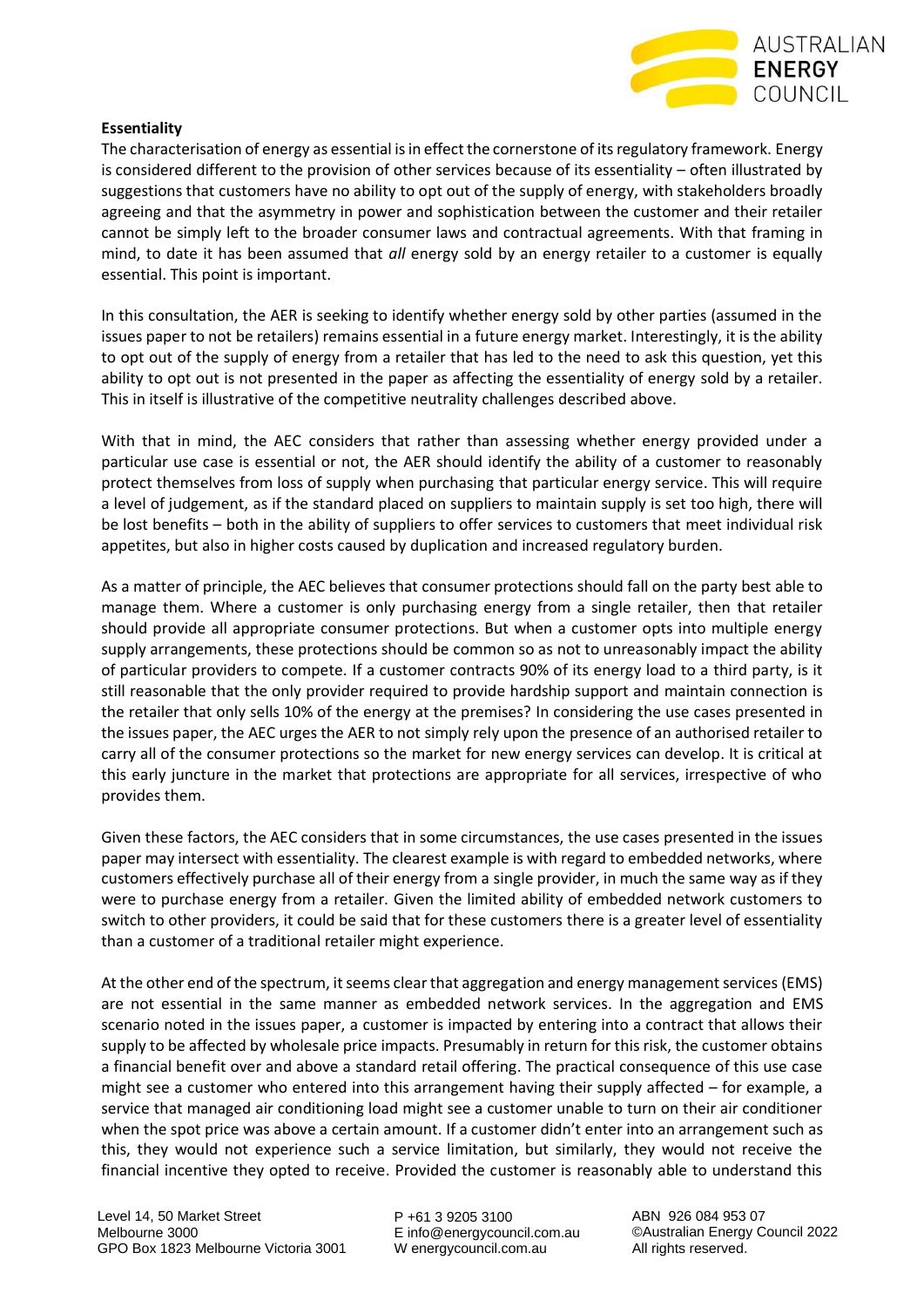

choice in entering this arrangement, the AEC does not consider it would meet the threshold of 'unreasonably affecting a customer's supply'. In this scenario, if the provider was exempted from holding a retail authorisation the AER could place appropriate protections for a customer purchasing this service, which might for example simply require a notification prior to the event.

While the AEC considers that the impact on supply should not in itself make a service essential, it is interesting to consider how a retailer might offer a similar service. The current regulatory framework does not allow a retailer to withhold supply to any customer at any time without appropriate notice. If a retailer was offering an EMS and it had been determined that the appropriate standard of protection was for the customer to merely be notified in advance of an event, that retailer should similarly be able to avoid the NECF obligations and provide the same notice as their competitor.

## **The impacts of regulating new energy services**

The AEC acknowledges the challenges with regulating new energy services, and the potential impacts that arise from unnecessary regulation on developing sectors. That said, in a market as heavily regulated as energy, it is important to consider the impacts on the existing market should competitors be allowed to operate relatively unfettered, and the resulting impacts this might have on consumer outcomes.

As a general principle, the AEC considers that competition provides an effective consumer protection with respect to price and service quality. It is in the interests of new competitors, and the market broadly for customers to be able to make choices that benefit them, at a price they are willing to pay. But today's energy market has not been allowed to operate in this manner. While the need to regulate the supply of energy is clear, there is less evidence that customers are benefiting from broader regulations regarding prescriptive pricing presentation, notification, and engagement.

Given the presence of significant regulation on retailers, the AEC is challenged by the notion that new entrants should see lower regulation as a means of encouraging the uptake of DER based energy services. If the regulation prescribed on energy retailers (other than that relating to supply) is unreasonably burdensome for new entrants, it suggests that these regulations are also unreasonably burdensome for energy retailers. Inversely, if the AER considers this regulation to be 'optional' in the context of different energy services, the AEC would welcome a discussion about reducing the level of regulation placed on retail energy services.

If retailers are left to carry the burden of regulation that their competitors do not, it is likely that customers will be incentivised (potentially inefficiently) to move away from traditional retailers to smaller new energy sellers. This does not in itself lead to better outcomes for energy consumers. Retailers will be required to cover the costs of providing the 'safety net' for the market, and combined with the loss of energy sales, will likely lead to higher fixed costs, and greater costs for consumers unable to participate in the future DER market.

That said, the AEC acknowledges that certain obligations do not make sense to be moved from energy retailers to third parties. As the use cases develop, the AEC encourages the AER to undertake an assessment of the impact of new energy services on obligations such as those relating to life support. Unless the new energy service expressly relates to the delivery or operation of life support machinery, the AEC considers obligations of this nature are best placed on a single participant at each site to limit confusion and supply risk.

### **Capturing new energy products and services**

The AEC is comfortable with retaining the sale of energy as the predominant driver for regulation under the NECF. As a starting proposition, the AEC considers that businesses that sell energy and interact with

P +61 3 9205 3100 E info@energycouncil.com.au W energycouncil.com.au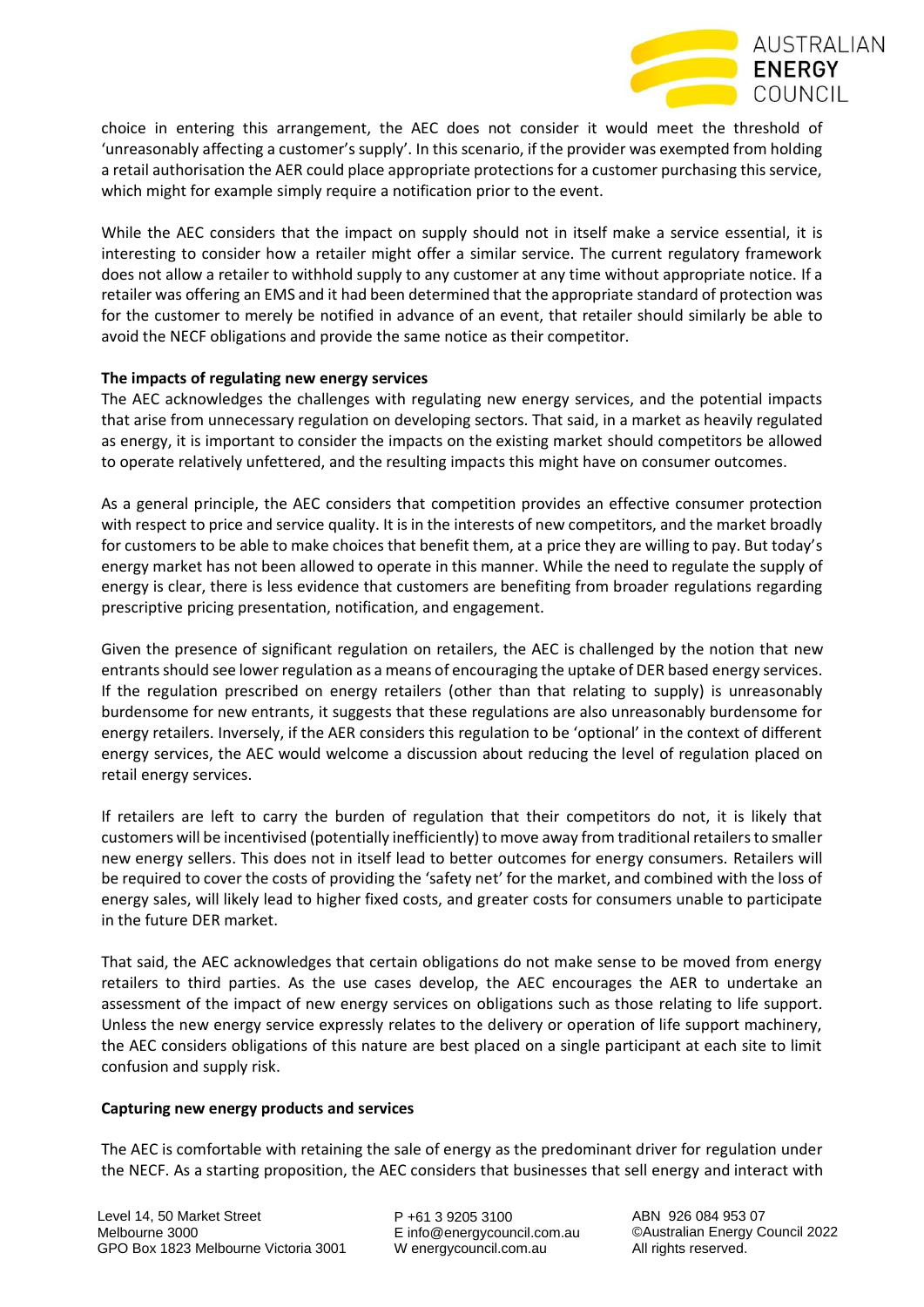the energy market or the grid should be authorised as energy retailers. Regulators do not differentiate between energy sold by retailers today, so there does not seem any justification to now suggest that some energy is not essential if it is sold by a party other than an energy retailer.

Once you determine that a party selling energy must be an energy retailer, the AEC considers that exemptions from this rule should be as limited as possible. If some energy is considered non-essential, then this suggests that the existing regulatory framework is no longer fit for purpose broadly, not just for new energy services.

Where it becomes less clear is energy sold behind the meter (BTM), with practically no interaction with the energy market and grid. The AEC considers that there may be merits to a party selling BTM energy only getting an exemption from becoming a retailer, given the service does not affect the energy market any more than rooftop solar does today. In these circumstances, the AEC would be comfortable if a reasonable minimum standard was required as a term of an exemption, which might for example require the seller to be a signatory to the New Energy Tech Consumer Code.

Other services that do not involve the sale of energy should be outside the scope of this framework, irrespective of who provides the service. In that sense, energy management software solutions that seek to optimise a household's consumption would not require a retail authorisation or exemption if it did not interact with the grid. Products and services that relate to energy - but do not constitute the sale of energy – are appropriately covered by the Australian Consumer Law. The AEC does not consider that simply because a product is energy related that it requires a higher standard of protection – every appliance in the home affects energy consumption, and there is little evidence to suggest consumers are willing to pay for a regulatory framework to protect themselves for the impact of their whitegoods on their energy costs.

### **Point in time assessments**

The AEC acknowledges that point in time assessments creates a potential challenge to the regulatory framework, and this would be exacerbated if the AER created multiple classes of energy sellers, with some required to provide consumer protections and some not.

However, the AEC considers that if its above recommendations are enacted, the risks to consumers are minimal. As a general rule, if obligations are fit for purpose for the service offered, and onerous protections are placed on the sale of energy equally, there is little risk of consumers seeing negative outcomes from a service provider changing their product offering after their initial engagement with the AER. Where this becomes a problem is if the AER determines that some businesses who sell energy need to provide consumer protections and other businesses who also sell energy don't. This creates an environment where businesses are incentivised to commence selling the regulation with the lightest regulation, before changing their offering at some future time. Businesses that aren't required to comply with the existing regulatory framework as a means of encouraging the development of the market are not likely to be sophisticated enough to monitor the highly changeable regulatory environment that retailers operate under, and it is likely that consumers will be unprotected when they otherwise should have been.

The AEC considers that businesses should have robust compliance systems and processes in place before being allowed to sell energy, and that these are updated frequently to ensure they meet changing regulatory frameworks. The AER similarly should have processes in place to ensure that all businesses that sell energy are meeting their obligations to the market and their customers. There is no additional need to have periodical 'authorisation reviews' or other onerous mechanisms.

P +61 3 9205 3100 E info@energycouncil.com.au W energycouncil.com.au

ABN 926 084 953 07 ©Australian Energy Council 2022 All rights reserved.

**AUSTRALIAN** 

**ENERGY** COUNCIL